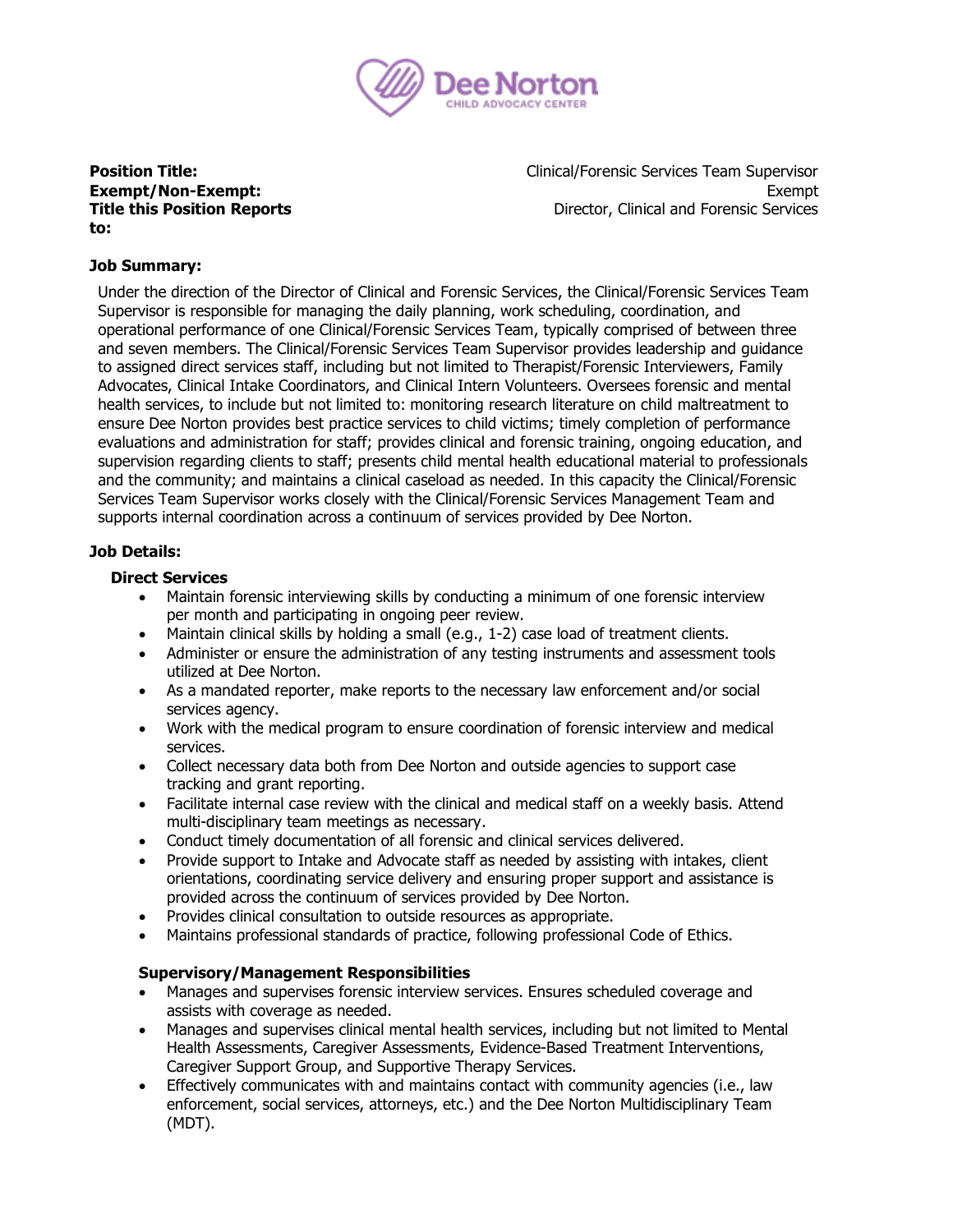- Ensure forensic interviews are conducted using established protocols (e.g. ChildFirst, NICHD) assessing for all typologies of child maltreatment.
- Ensure assigned direct services staff provide timely documentation of the outcome of the forensic interview and/or mental health assessment to MDT partners, including information necessary for the development of plans for safety and treatment.
- Serves as a resource to staff regarding specific skill demonstration, promotion of knowledge and communications.
- Facilitates recruitment, interviewing, hiring, orientation, training, performance review, and competency of personnel for performance of job roles within the assigned Clinical/Forensic Services Team.
- In coordination with the department Director and Clinical/Forensic Services Management Team, addresses and coordinates staff training needs by developing standards and ensuring basic competencies for all staff.
- Identifies potential problem areas, objectively monitors direct reports' performance, and creatively seeks solutions to foster quality improvement.
- Provides insight into departmental activities to assist in strategic planning. Identifies performance improvement opportunities and assists leadership with implementing initiatives.
- Assists in preparing reports and data collection.
- Participates in internal projects that may include but are not limited to grant writing, research and policy formulation, and peer review. Participates in external projects addressing problems of child maltreatment, such as attending community task force or other meetings as needed.
- In conjunction with the Director of Clinical and Forensic Services, provides case supervision on triaging requests for services, case management coordination and referrals for services in the community.
- Leads weekly case review meetings, presenting cases for assigned staff members as needed.
- Maintains professional standards of practice, following professional Code of Ethics.
- Through supervision and Quality Improvement activities, ensures direct reports adhere to professional standards of practice.
- Lead weekly Clinical/Forensic Services Team meetings, team coordination huddles, and individual supervision meetings with assigned staff as needed.

## **Other Responsibilities**

- Adhere to Dee Norton's Vision, Mission, and Core Values.
- Stays current with latest research regarding child abuse evaluation and treatment.
- **■** Attend appropriate training workshops and conferences.
- **Ensure direct supervisor is knowledgeable about any issues that impact the safety,** functioning and management of Dee Norton.
- Attend departmental and organizational meetings.
- Meet any other needs as identified by department supervisor and/or the ED.
- Abide by federal and state confidentiality and privacy requirements, as well as all Dee Norton Policies and Procedures.
- Abide by and meet all grant requirements and objectives.
- **•** Participate in a minimum of four public awareness programs and/or fund raising events annually on behalf of Dee Norton.

## **Requirements:**

## **Background Experiences**

- Independently licensed mental health professional: Master's in social work, clinical counseling or relevant human services field required.
- Professional knowledge of areas of responsibility in order to direct planning and implementation of forensic and mental health services.
- Specialized forensic training and certificate from state-certified forensic training program at the